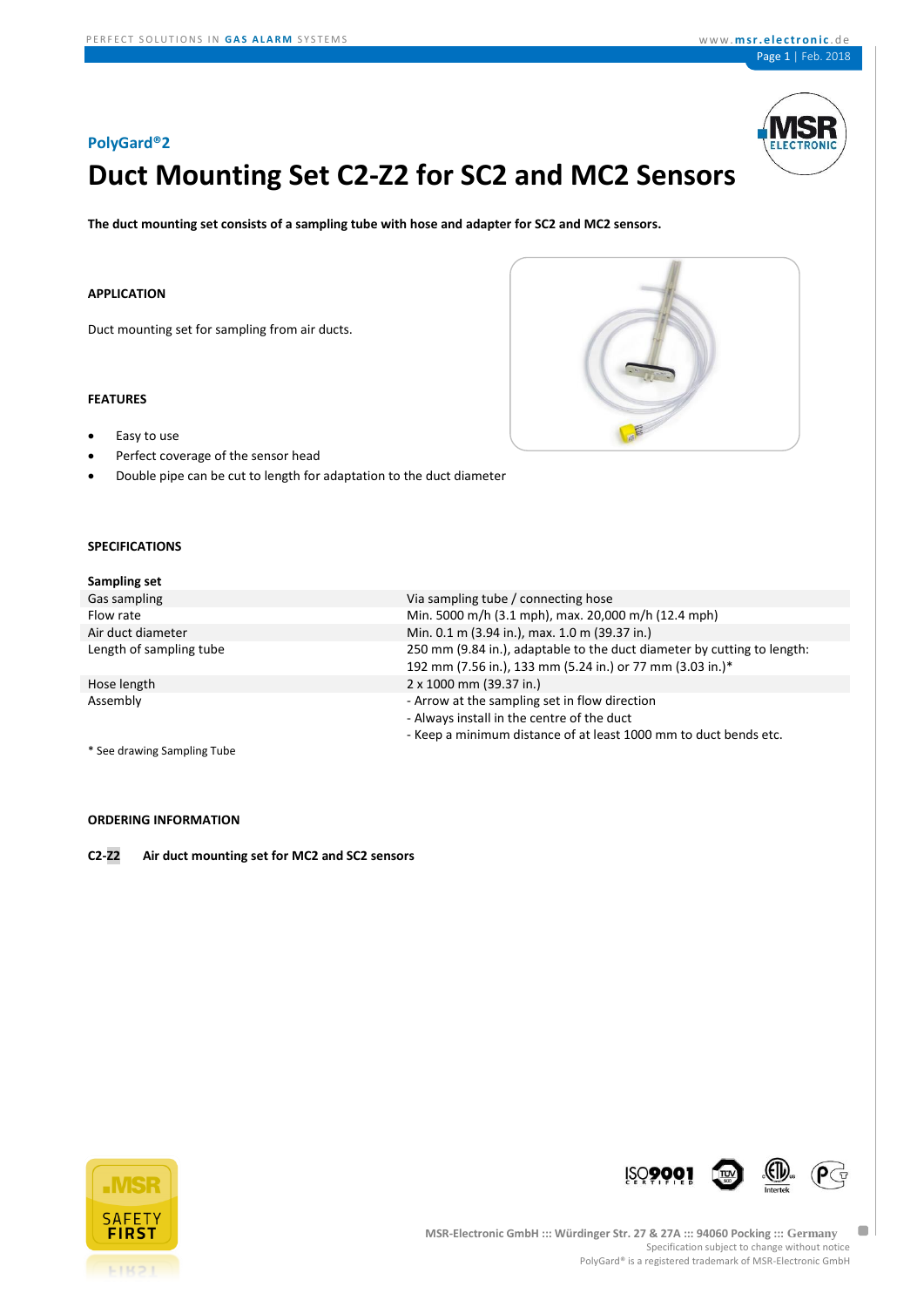Specification subject to change without notice

PolyGard® is a registered trademark of MSR-Electronic GmbH

# **ELECTRONIC**



**ETR21**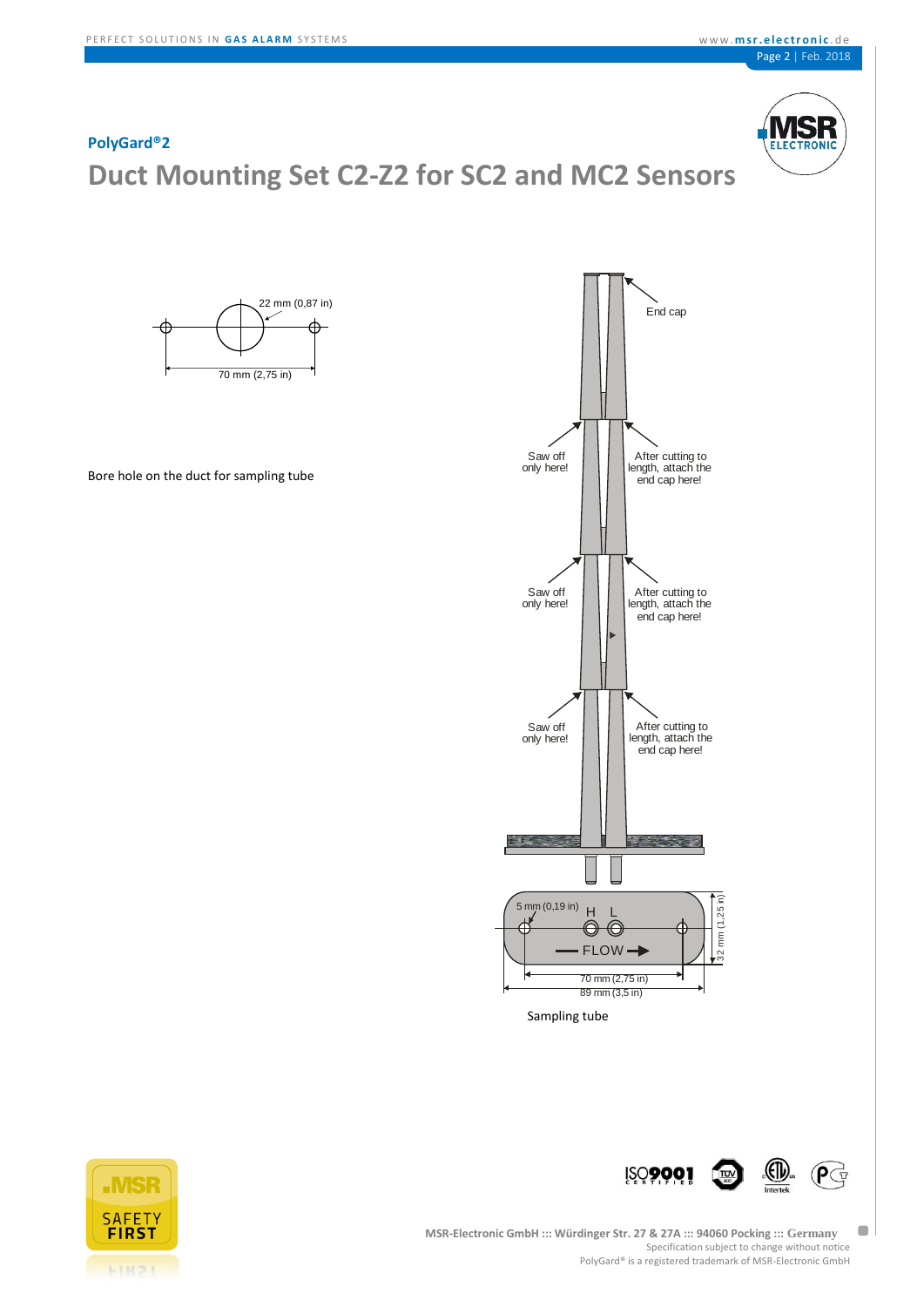

# **Calibration Adapter C2-Z4 for SC2 and MC2 Sensors**

**Calibration adapter for confortable gas supply to sensors of the SC2 and MC2 series.**

Temperature range Temperature range and the contract of the contract of the contract of the contract of the contract of the contract of the contract of the contract of the contract of the contract of the contract of the co

Length 1 m (39.37 in.)

#### **APPLICATION**

The PolyGard®2 calibration adapter is used for the targeted supply of zero and test gases to the sensor head.

# **FEATURES**

- Suitable for all gases
- Easy to use
- Perfect coverage of the sensor head

# **SPECIFIC**

| Perfect coverage of the sensor head<br>$\bullet$ |                                                |
|--------------------------------------------------|------------------------------------------------|
|                                                  |                                                |
| <b>SPECIFICATIONS</b>                            |                                                |
| Cap                                              |                                                |
| Material                                         | PE-LD                                          |
| Dimensions (D x G)                               | 25 mm x 20 mm (0.98 in. x 0.79 in.) see fig. 1 |
| Hose                                             |                                                |
| Material                                         | PVC-P polyvinyl chloride                       |

## **ORDERING INFORMATION**

## **C2-Z4 Calibration adapter for MC2 and SC2**





### Fig. 1 Dimensions of the cap





 $\blacksquare$ 

**MSR-Electronic GmbH ::: Würdinger Str. 27 & 27A ::: 94060 Pocking ::: Germany** Specification subject to change without notice PolyGard® is a registered trademark of MSR-Electronic GmbH

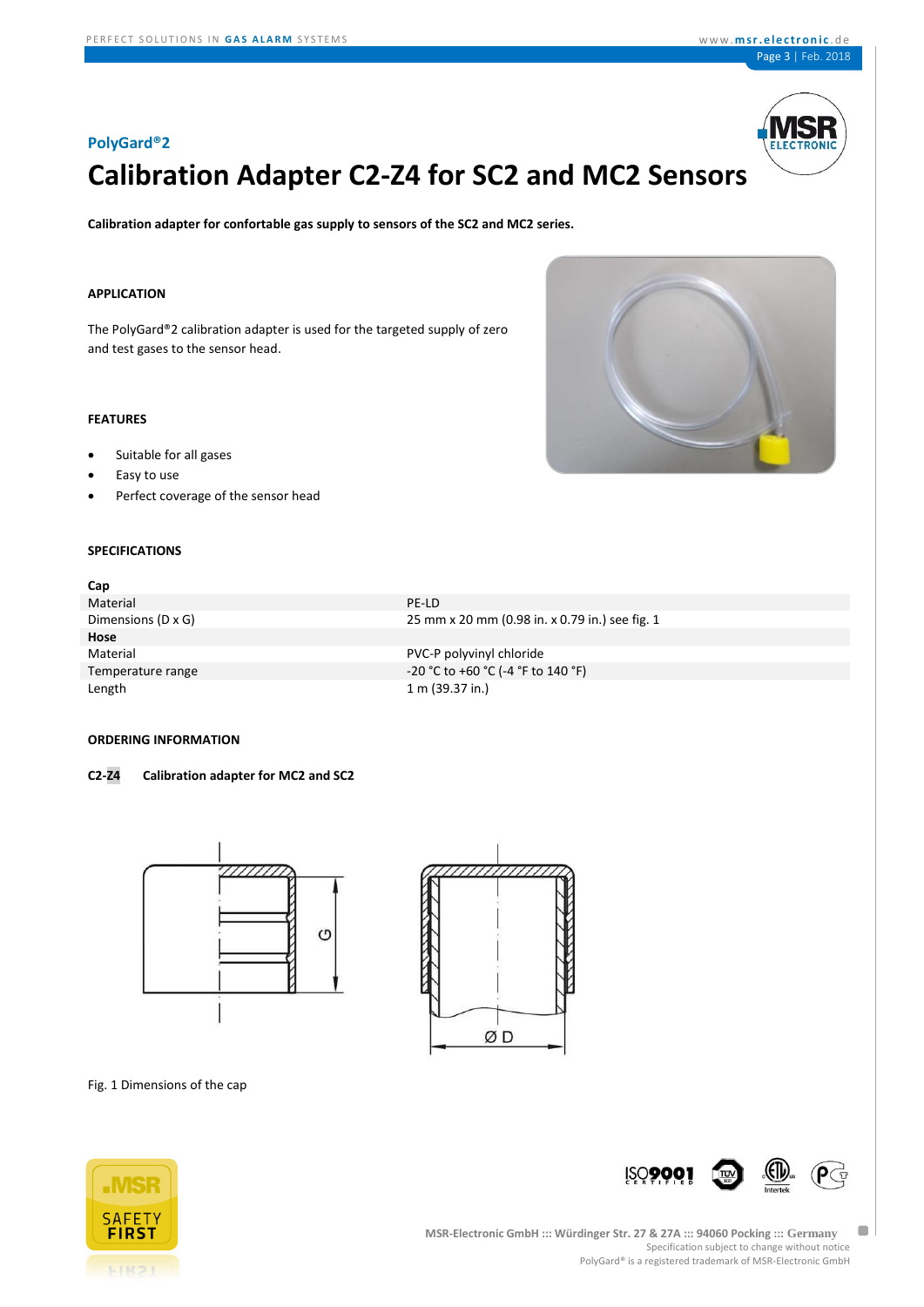

# **SplashGuard C2-Z5 for SC2 and MC2 Sensors**

#### **Cap for protecting the SC2 or MC2 sensor against splash water.**

The cap is placed over the sensor head and secured by means of a detachable zip tie. It protects the sensor against rain and splash water coming from all directions.

The calibration can be carried out when the protective cap is mounted by using the suitable calibration adapter C2-Z4A. You have to recalibrate the sensor with the appropriate adapter when the splashguard is mounted, otherwise it will result in deviations in the behaviour of the sensor.



The splash guard is used in gas warning systems, which are mounted outside unprotected from the weather. It can also be used to protect the sensor during cleaning work.

# **FEATURES**

- Protection against rain, splash water and other weather conditions
- Easy installation
- Assembly and disassembly possible at any time due to detachable zip tie
- Calibration possible with suitable calibration adapter





# **SPECIFICATIONS**

| $L$ DPE + PC                     |
|----------------------------------|
| $25 \times 37$ mm (D $\times$ H) |
| IP 66                            |
|                                  |

## **ORDERING INFORMATION**

**C2-Z5 SplashGuard for MC2 and SC2 sensors**

Spritzschutz mit Kalibrieradapter





 $\Box$ 

**ISO900**